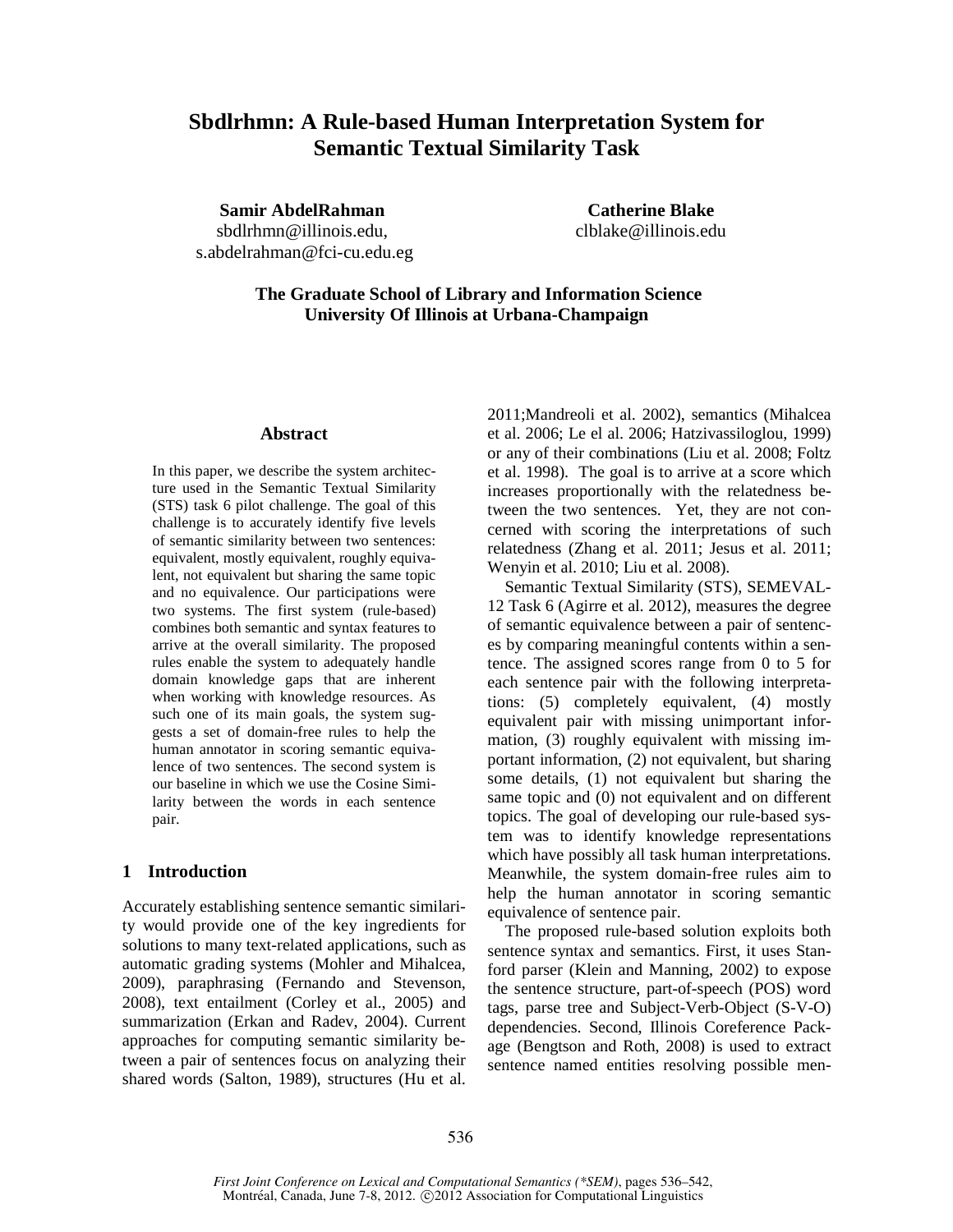tions. Third, WordNet (Miller, 1995) and Adapted Lesk Algorithm for word sense disambiguation (Banerjee and Pedersen, 2010) are used to compute each sentence word semantic relatedness to the other sentence. ReVerb (Etzioni et al. 2011) augments WordNet in case of uncovered words and helps us to discriminate the topics of sentences. We use (Blake, 2007) thought to compare the sentence pair words with each other. Finally, we evolve a rule-based module to present the human heuristics when he interprets the relatedness of the sentence pair meaningful contents.

Throughout our training and testing experiments, we used Task6 corpora (Agirre et al. 2012) namely MSRpar, MSRvid, SMTeuroparl, OnWN and SMTnews; where:

- MSRpar is 1500 pairs of sentences of MSR-Paraphrase, Microsoft Research Paraphrase Corpus; 750 for training and 750 for testing.
- MSRvid is 1500 pairs of sentences of MSR-Video, Microsoft Research Video Description Corpus; 750 for training and 750 for testing.
- SMTeuroparl is 918 pairs of sentences of WMT2008 development dataset (Europarl section); 459 for training and 459 for testing.
- OnWn is 750 pairs of sentences pairs of sentences where the first sentence comes from Ontonotes and the second sentence from a WordNet definition; it is only a testing corpus.
- SMTnews is 399 pairs of sentences of news conversation sentence pairs from WMT; it is only a testing corpus.

The reminder of this paper is organized as follows: Section 2 describes our two participations; Section 3 discusses their official results; Section 4 draws our conclusion for both systems.

# **2 The Proposed Systems**

In this section, we focus on the rule-based system, Sections 2.1, 2.2, 2.3 and 2.4, as our main task contribution. Further, the section describes our second run, Sections 2.5, to shed light on the role of cosine similarity for solving the task problem. To establish the task semantic textual similarity, we show how the rule-based system exploits the sentence semantic, syntax and heuristics; also, we describe how our base-line system uses the sentence syntax only.

## **2.1 Definitions**

We say the two sentences are on different topics, if all their verbs are mostly  $($  > 50%) unrelated (Table 1). Otherwise, they are on the same topic. For example, the two sentences *"A woman is putting on makeup."*, *"A band is singing."* are on different topics as *"putting"*, *"singing"* are not equivalent. However, the two sentences *"A baby is talking."*, *A boy is trying to say firetruck."* are on the same topics as *"talking"* and *"trying to say"* are semantically equivalent.

We define the sentence important information as its head nouns, named entities or main verbs; where the main verbs are all verbs except auxiliary, model and infinitive ones. Hence, we say that two sentences miss important information if either loses at least one of these mentions from the other. Otherwise, they are candidates to be semantically equivalent. For example, the sentence *"Besides Hampton and Newport News, the grant funds water testing in Yorktown, King George County, Norfolk and Virginia Beach."* misses *"Hampton and Newport News"* compared to the sentence *"The grant also funds beach testing in King George County, Norfolk and Virginia Beach."* However, "on a table" is unimportant information which *"A woman is tapping her fingers."* misses compared to *"A woman is tapping her fingers on a table."* 

Finally, we deploy a list of stop words and nonverbs as unimportant information. However, if any exists in both sentences, we match them with each other; otherwise we ignore any occurrences.

## **2.2 The Syntactic Module**

This syntactic module is a preprocessing module in which the system calls Stanford parser, Version 2.0.1, and the Illinois coreference package, Version 1.3.2, to result in the sentence four type representations: 1) part of speech (POS) tags, 2) Subject-Verb-Object (S-V-O), Subject-Verb (S-V) and Verb-Object (V-O) dependencies, 3) parse tree and 4) coreference resolutions. All sentences are lemmatized based on their POSs. Also, verbs and CDs are utilized to determine topics/important information and numbers respectively. All noun and verb phrases are used to boost the sentence word semantic scores (Section 2.3). We consider all occurrences of S-V-O, S-V and V-O to distinguish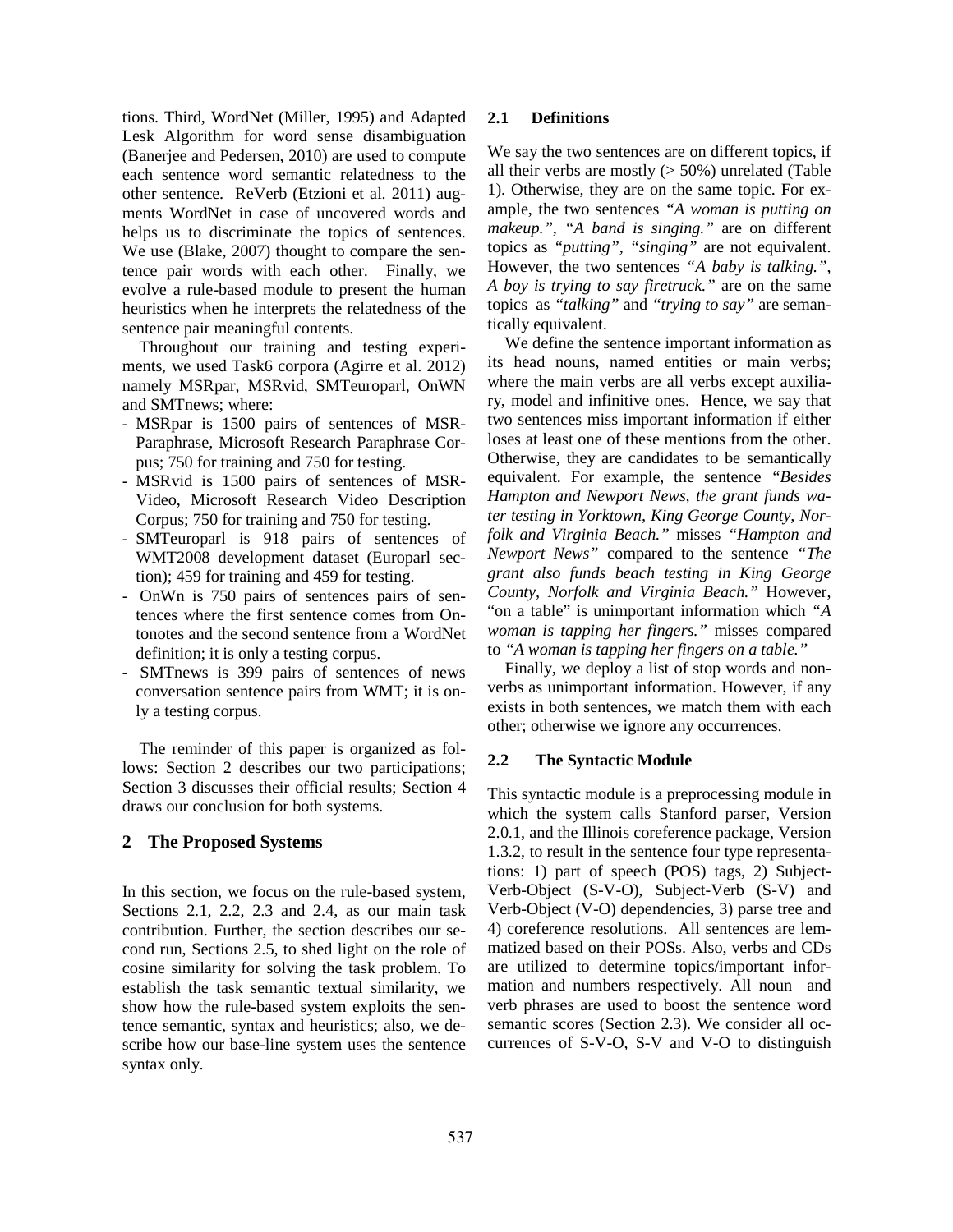the topic compatibility between two comparable sentences (Section 2.3 and 2.4).

The coreference package is used to match the equivalent discourse entities between two sentences which improve the matching steps. For example, in the pair of *"Mrs Hillary Clinton explains her plan towards the Middle East countries"* and *"Mrs Clinton meets their ambassadors"*, *"Mrs Hillary Clinton"*, *"her"* and *"Mrs Clinton"* refer to the same entity where "*the Middle East countries"* and *"their"* are equivalent. Moreover, we consider the second sentence doesn't lose *"Hillary"* as missing important information since the related mentions are labeled equivalent.

## **2.3 The Semantic Matching Module**

WordNet, Version 3.0, has approximately 5,947 entries covering around 85% of training corpora words (Agirre et al. 2012). Most of the remaining 15% words are abbreviations, named entities and incorrect POS tags. We use WordNet shortest path measure to compute the semantic similarity between two words. Also, we use Adapted Lesk algorithm to obtain the best WordNet word sense. The disambiguation algorithm compares each pair of words through their contexts (windows) of words coupled with their all overlapping glosses of all WordNet relation types.

The semantic matching module inputs are the sentence pair (S1, S2), their lemmatized words, parse trees, S-V-O/S-V/V-O dependencies and coreference mentions (Section 2.2). It matches syntactically the words with each other. For any uncovered WordNet word, the module calls Re-Verb (Section 2.4) and it assigns the returned value to the word score. All numbers, e.g. million, 300,45.6, are mathematically compared with each other. This module compares the noun phrases with single words to handle the compound words, e.g. *"shot gun"* with *"shotgun"* or *"part-ofspeech"* with *"part of speech"*. For those words whose scores are not equal to 1, it compares each pair of words from the sentence pair within their Subject-VP (subject with its verb phrase) contexts using Adapted Lesk algorithm to find best sense for each included word. Then, it applies WordNet shortest path measure to score such words. In our disambiguation algorithm implementation, we found that the runtime requirement is directly proportional to the input sentence length. So, we

shortened the sentence length to Subject-VP which includes the underlying comparable words.

| Relatedness      | Score $(S1, S2)$         |
|------------------|--------------------------|
| unrelated        | $0 \leq W_s \leq 0.3$    |
| weakly related   | $0.3 \leq W s \leq 0.85$ |
| strongly related | $Ws \ge 0.85$            |

Table 1 – Mapping relatedness to wordnet similarity

Table 1 describes the proposed system WordNet thresholds through our relatedness definitions. The thresholds were thoroughly selected depending on our analysis for the WordNet hierarchary and semantic similarity measures (Pedersen et al., 2004). We obsereved that while most of the nearest tree sibilings and parent-child nodes scores have more than 0.85 Wordnet semantic scores, most of the fartherest ones have scores less than 0.3. In between these extremes, there is a group of scattered tree nodes which ranges from 0.3 to 0.85. The number of nodes per each mentioned group is related to the semantic simlarity measure technique.

#### **2.4 Semantics – Using ReVerb**

Our working hypothesis is that verbs that use the same arguments are more likely to be similar. To estimate verb usage, the system uses frequencies from the ReVerb (http://openie.cs.washington. edu/) online interface to count the number of times a verb is used with two arguments. For example, consider the sentence pair *"The man fires rifle"* and *"The man cuts lemon"*. The number of sentences in ReVerb that contain the verb *fires* with the argument *rifle* is 538 and the number of sentences for the verb *cuts* with the argument *lemon* is 45, which tell us that you are more likely to find sentences that describe firing a rifle than cutting a lemon on the web. However, there a no ReVerb sentences for the verb *fires* with the argument *lemon* or the verb *cuts* with the argument *rifle*. Which tells us that people generally don't fire lemons or cut rifles.

 Reverb provides the system with information about the suitability of using argument in one sentence with verbs from another. Specifically, frequencies from Reverb are retrieved for each subject-verb-object triple in each sentence, e.g. "S1-V1-O1" and "S2-V2-O2". The system then retrieves ReVerb frequencies for the verb-object in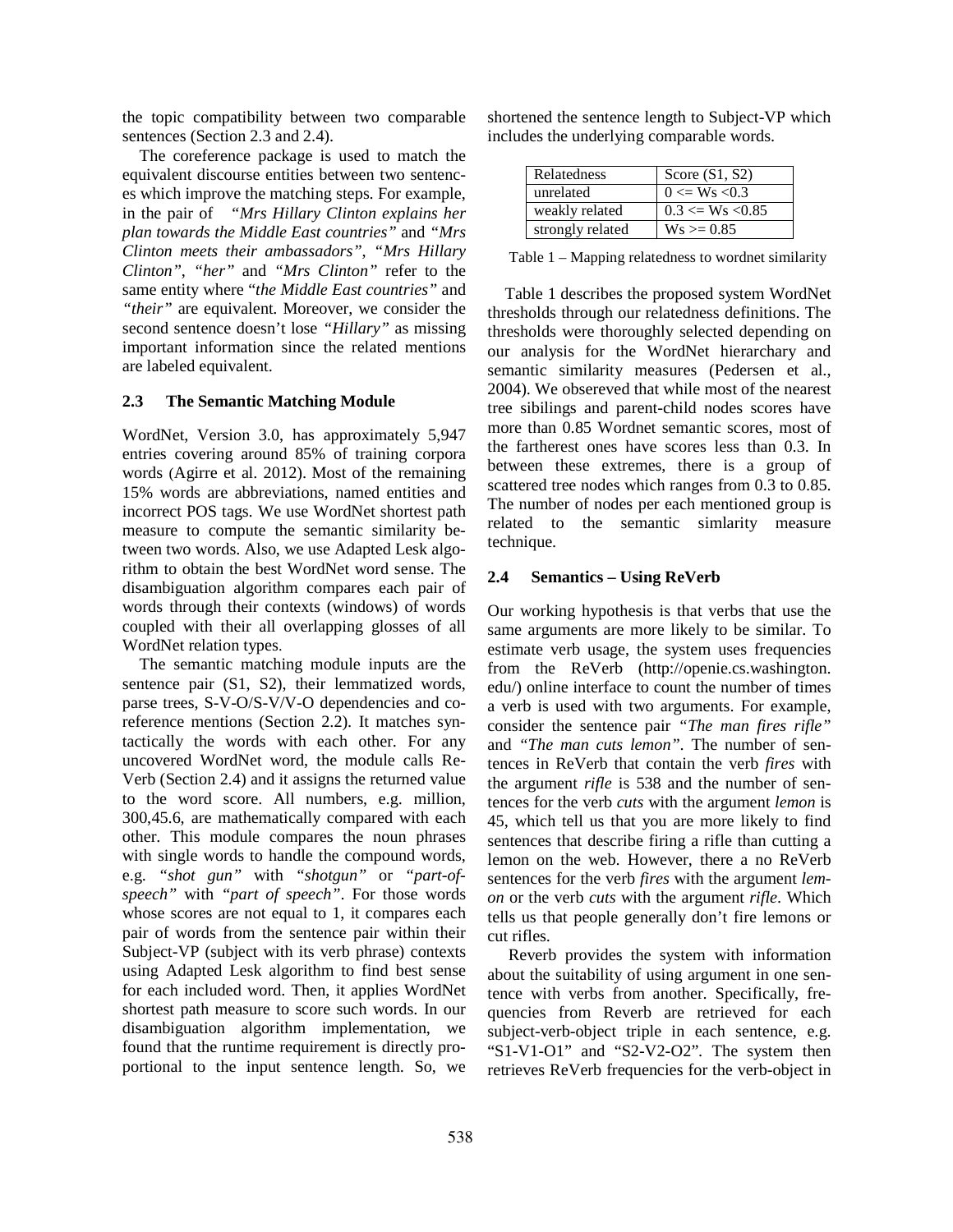each sentence of "V2-O1" and "V1-O2". If at least one of all of these scores equals to 0, they are considered to be weakly similar.

ReVerb is also called for any sentence word that WordNet doesn't cover. The system retrieves the Reverb frequency for is-a relation using the word missing from Wordnet, as Argument1, and each word from the other sentence as Argument2. The largest Reverb retrieved score is taken. Consider the pair of *"A group of girls are exiting a taxi"* and *"A video clip of Rihanna leaving a taxi."*. Since "*Rihanna*" is not a WordNet word, our ReVerb interface hits the web for "*Rihanna is-a girl",* "*Rihanna is-a group",* "*Rihanna is-a taxi" and "Rihanna is-a existing"* and it returns "*Rihanna is-a girl"* as the best candidate with strength score equals 0.2.

We explored several relatedness scores which specifically equal to 0, 0.2, 0.4, 0.6, 0.8 or 1 if the frequencies are less than to 10, 50, 100, 500, 1000 or 1000+ respectively.

#### **2.5 The Rule-Based Module**

Rule-based module aims at defining human-like rules to interpret how the pair similar or dissimilar from each other. Pair Similarity (P) is based on the strong relatedness values (Table 1) and the Dissimilarity (D) is based on the other types of relatedness values. As we believe that strong and not strong are proportional to the pair similarity and dissimilarity respectively

Rule-based module input is sentence pair S1, S2 word semantic scores, i.e. Ws1s and Ws2s (Table 1). Then, it calculates: 1) their three types of averages for S1 and S2 semantic scores, i.e. all word semantic scores, weakly related only and unrelated values; 2) P as the minimum percentage of strong Wss in  $(S1 \text{ and } S1)$ ; 3) D as, 100-P, the percentage of not strong Wss in S1 and S1

This module outputs the semantic textual similarity semantic (STS) score which ranges from 0 to 5. Throughout this section, when we use "unrelated", "weak" and strong terminologies, we use Table 1 Relatedness definitions. Also, when we use "important" term, we refer to our definition (Section 2.1)

Human judgments for computing STS score of the sentence pair are based on word similarities and dissimilarities. They consider that two sentences are similar if most  $(50\%)$  of their words are strongly related, otherwise the sentences are candidates to be dissimilar. Since all Wss range from 0 to 1, the average of strong scores is more than the average of weak scores. Likewise, the average of weak scores is more than the average of non-related scores.

#### **Score(Sentence Ws1s, Sentence Ws2s)**

 $AllAvg = (Wsls+Wsls)/2$ 

WeakAvg= the averaged weakly related scores of Ws1s and Ws1s

UnRElAvg=the average of unrelated scores of Ws1s and Ws1s

 $P =$  minimum (% Ws1s strong scores, % Ws2s strong scores)

 $D=100-P$ 

Value=0

If  $95 \le P \le 100$  then Value = 5;

If  $80 \le P \le 95$  then Value = 4;

If  $50 \leq P \leq 80$  then Value = 3;

If  $20 \le P \le 50$  then Value = 2;

If  $0 \le P < 20$  then

 If all verbs are strongly related then Value=1 Else Value=  $0.0001$ ;

If (Value in  $[4, 5]$ ) then

 If all Ds for important words then Value= 3 If (Value  $==3$ ) then

If all Ds for not important words then Value= 2

If (Value  $\leq$  5 AND Value  $\leq$  0) then

 If all Ds for weakly related words Value= Value+ AllAvg

 Else if at least half Ds for weakly related words Value= Value+ WeakAvg

**Otherwise** 

 $Value = Value + UnRelAvg$ 

Return Value

When we call Score(Ws1s,Ws2s), we take care of the following two special cases where it goes directly to Value 3: 1) if missing some words leads to missing the whole verb/noun phrases and 2) if one sentence has all past tense verbs and the other has present verbs.

When we design P inequalities, we make them have relaxed boundaries conformed with human grading values. For example, we choose P between 95 and 100 in Value (5); where 95 and 100 equal to grades 4.5 and 5 respectively. Value (3) interval are values between more than or equal 2.5 and less than 4. Then, we utilize the important information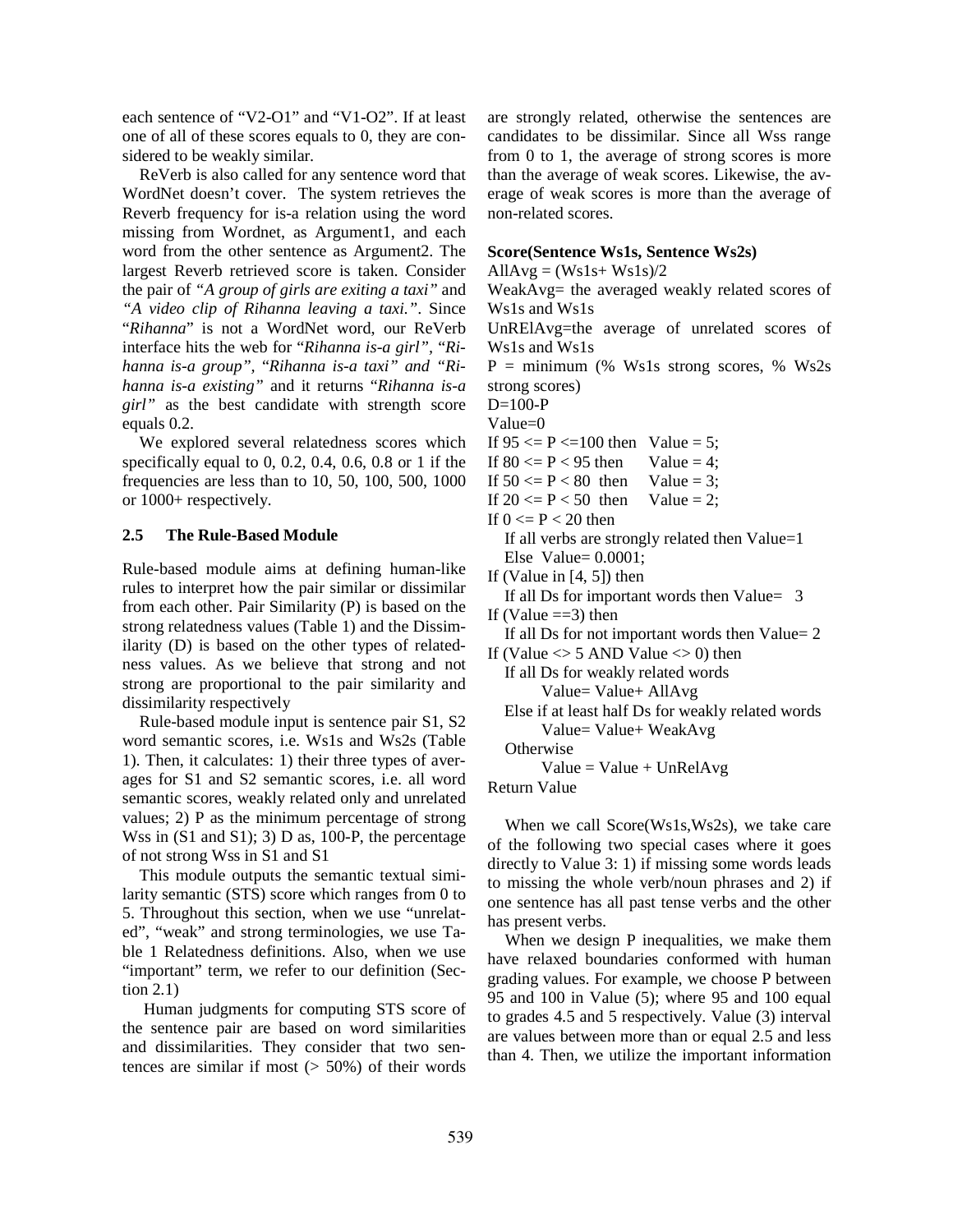and verb constraints to direct classifications through different groups.

When we design range conditions between values, we select D to present the distance between the sentence pair. As D weak values increase, the two sentences become closer. As D unrelated values increase, the two sentences become distant.

We carefully analyzed the training corpora to assure that the above thresholds satisfy most of the training sentence pairs. Each threshold output was manually checked and adjusted to satisfy around 55% to 75% of the training corpora.

Applying the above module, the pair of *"A man is playing football"* and *"The man plays football"* STS score equals 5.00. The pair of *"A man is singing and playing"* and *"The man plays"* STS score equals 3.00 since the first one misses *"singing"*. The pair of "*The cat is drinking milk."* and *"A white cat is licking and drinking milk kept on a plate."* STS scores equals to 3.4 since they have P=0.66, *"white"* as unimportant information but *"licking"*, *" kept"*, "*plate"* as important information words.

## **2.6 Our Baseline System Description**

Our goal in the second run is to evaluate the relatedness of the two sentences using only the words in the sentence. Sentences are represented as a vector (i.e. based on the Vector Space Model) and the similarity between the two sentences S1 and S2 is (5\* cosine similarity). We take into account all sentence words such that they are lower-case and non-stemmed.

## **3 Results and Discussion**

## **3.1 Rule-based System Analysis**

Our system was implemented in Python and used the Natural Language Toolkit (NLTK, www.nltk.org/), WordNet and lemmatization modules. Table 2 provides in the official results of our system Pearson-Correlation measure.

| D Para Vid                                                                                               | Europ   OnWn News |  |
|----------------------------------------------------------------------------------------------------------|-------------------|--|
| $\vert$ Tr $\vert$ 0.6011   0.7021   0.4528                                                              |                   |  |
| $\boxed{\text{Te}}$ $\boxed{0.5440}$ $\boxed{0.7335}$ $\boxed{0.3830}$ $\boxed{0.5860}$ $\boxed{0.2445}$ |                   |  |

Table 2. Run1 Official Person-Correlation measure

In Table 2, the first row shows the proposed system results namely 0.6011, 0.7021 and 0.4528 for MSRpar, MSRvid and SMTeuropel training corpora respectively. The second row shows the test results, namely 0.5440, 0.7335 and 0.3830, 0.5860 and 0.2445 for MSRpar, MSRvid and SMTeuropel, On-Wn and SMTnews testing corpora respectively.

In the Task-6 results (Agirre et al. 2012), our system was ranked 21th out of 85 participants with 0.6663 Pearson-Correlation ALL competition rank. We tested two WordNet measures, namely the shortest path and WUP, the path length to the root node from the least common subsumer (LCS) of the two concepts, measures on the training corpora. In contrast to the shortest path measure, WUP measure increased the P versus the D scores on the three corpora. This overestimated many training STS scores and negatively affected the correlation with the gold standard corpora. Using WUP measure, the correlations of MSRpar, MSRvid and SMTeuropel corpora were 0.5553, 0.3488 and 0.4819 respectively. We decided to use WordNet shortest path measure due to its better correlation results. When we used WUP measure on testing corpora, the correlations were 0.5103, 0.4617, 0.4810, 0.6422 and 0.4400 for MSRpar, MSRvid and SMTeuropel, On-Wn and SMTnews testing corpora respectively. We observed that when we used WUP measure on MSRvid corpora, the correlations were degraded. This is because most of MSRvid corpus pair sentences talking about human genders which have high WUP scores when comparing with each other. Unfortunately, Word-Net shortest path measure underestimated SMTnews pair sentence similarities which affected dramatically the related correlation measure. Hence, the choice of the suitable WordNet metric for the whole corpora is still under our consideration.

Thresholds and Semantic Pattern: Our current efforts are directed towards statistical modeling of the system thresholds. We intend also to use some web semantic patterns or phrases, such as ReVerb patterns, to boost the semantic scores of single words.

## **3.2 Baseline System Analysis**

In Table 3, the first row shows the proposed system results namely 0.4688, 0.4175 and 0.5349 for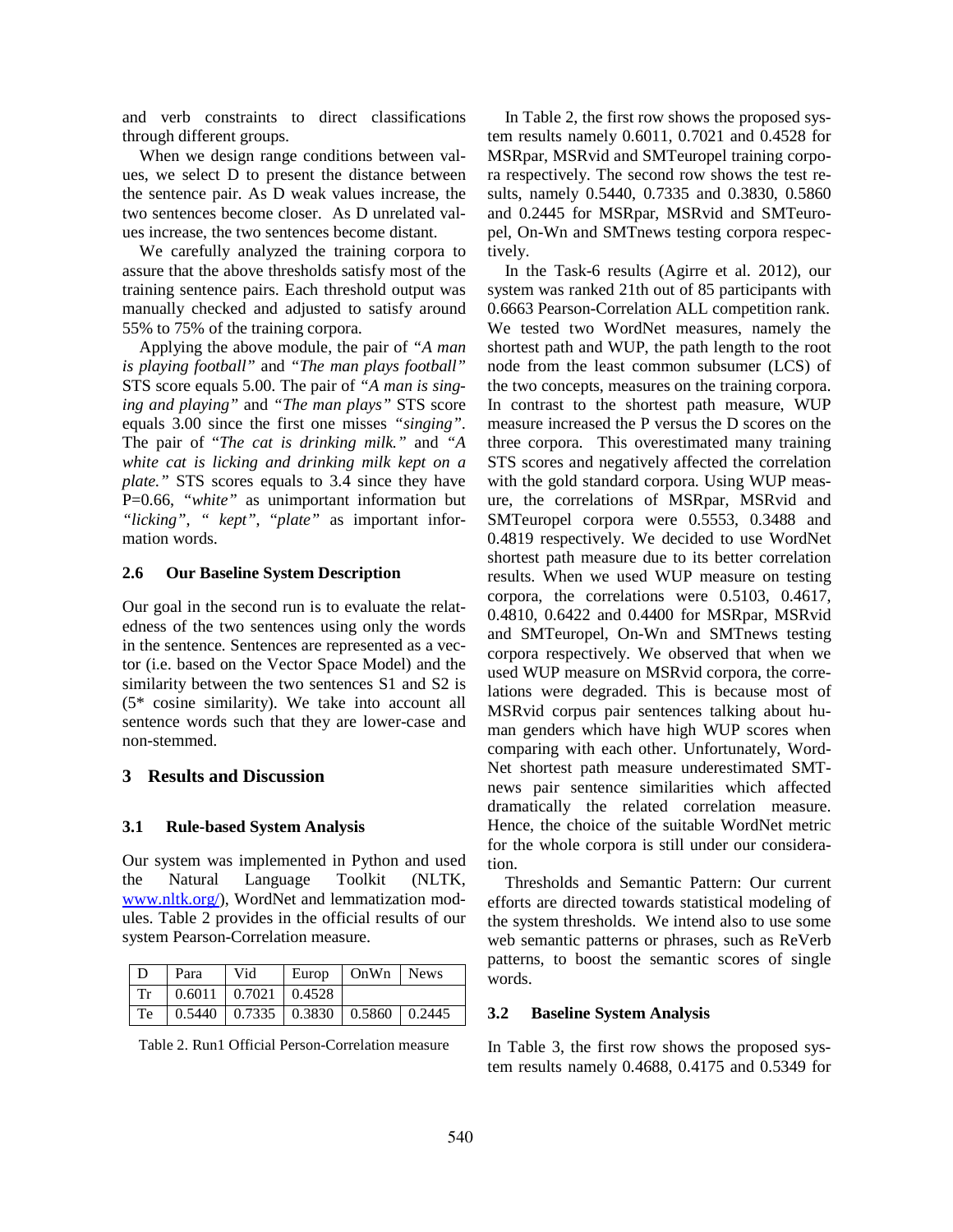MSRpar, MSRvid and SMTeuropel training corpora respectively. The second row shows the proposed system results, namely 0.4617, 0.4489 and 0.4719, 0.6353 and 0.4353 for MSRpar, MSRvid and SMTeuropel, On-Wn and SMTnews testing corpora respectively.

| $\overline{D}$ | Para                                            | Vid | Europ   OnWn   News |  |
|----------------|-------------------------------------------------|-----|---------------------|--|
|                | $Tr$   0.4688   0.4175   0.5349                 |     |                     |  |
|                | Te   0.4617   0.4489   0.4719   0.6353   0.4353 |     |                     |  |

Table 3. Run 2 Official Person-Correlation measure

In the Task-6 results (Agirre et al. 2012), Run2 was ranked 72th out of 85 participants with 0.4169 Pearson-Correlation ALL competition rank. As anticipated, Run2 released fair results. Its performance is penalized or awarded proportionally to the number of exact matching pair words. Accordingly, it may record considerable scores for pairs which have highly percentage exact matching words. For example, it provides competitive correlation scores compared to other participants on On-Wn and SMTnews testing corpora. Though, this doesn't imply that it is an ideal solution for STS task. It usually indicates that many corpus pairs may have some substantial exact matching words.

## **4 Conclusions**

In this paper, we presented systems developed for SEMEVAL12- Task6. The first run used both semantics and syntax. The second run, our baseline, uses only the words in the initial two sentences and defines similarity as the cosine similarity between the two sentences. The official task results suggest that semantics and syntax (Run1) supersedes the words alone (Run 2) with 0.2494 which indicates that the words alone are not sufficient to capture semantic similarity.

#### **Acknowledgment**

This material is based upon work supported by the National Science Foundation under Grant No. (1115774). Any opinions, findings, and conclusions or recommendations expressed in this material are those of the author(s) and do not necessarily reflect the views of the National Science Foundation.

#### **References**

- Catherine Blake. 2007. *The Role of Sentence Structure in Recognizing Textual Entailment.* RTE Proceedings of the ACL-PASCAL Workshop on Textual Entailment and Paraphrasing:101-106.
- Courtney Corley and Andras Csomai and Rada Mihalcea. 2005. *Text Semantic Similarity, with Applications.* Proceedings of the Conference on Recent Advances in Natural Language Processing (RANLP), Borovetz, Bulgaria.
- Dan Klein and Christopher D. Manning. 2002. *Fast Exact Inference with a Factored Model for Natural Language Parsing.* In *Advances in Neural Information Processing Systems 15 (NIPS)*, Cambridge, MA: MIT Press:3-10.
- Dong-bin Hu and Jun Ding. 2011. *Study on Similar Engineering Decision Problem Identification Based On Combination of Improved Edit-Distance and Skeletal Dependency Tree with POS.* Systems Engineering Procedia 1: 406–413.
- Eneko Agirre, Daniel Cer, Mona Diab and Aitor Gonzalez-Agirre. 2012. SemEval-2012 Task 6: A Pilot on Semantic Textual Similarity. In Proceedings of the 6th International Workshop on Semantic Evaluation (SemEval 2012), in conjunction with the First Joint Conference on Lexical and Computational Semantics (\*SEM 2012)
- Eric Bengtson and Dan Roth. 2008. *Understanding the Value of Features for Coreference Resolution.* EMNLP:294-303.
- Federica Mandreoli and Riccardo Martoglia and Paolo Tiberio. 2002 . *A Syntactic Approach for Searching Similarities within Sentences.* Proceeding of International Conference on Information and Knowledge Management:656–637.

George A. Miller. 1995. *WordNet: A Lexical Database* 

*for English.* Communications of the ACM, 38(11): 39- 41.

- Gerard Salton. 1989. *Automatic Text Processing.* The Transformation, Analysis, and Retrieval of Information by Computer. Wokingham, Mass.Addison-Wesley.
- Gunes Erkan and Dragomir R. Radev. 2004. *LexRank: Graph-based Lexical Centrality as Salience in Text Summarization.* Journal of Artificial Intelligence Research 22:457-479.
- Junsheng Zhang, Yunchuan Sun, Huilin Wang, Yanqing He. 2011. *Calculating Statistical Similarity between Sentences.* Journal of Convergence Information Technology, Volume 6, Number 2: 22-34.
- Liu Wenyin and Xiaojun Quan and Min Feng and Bite Qiu. 2010. *A Short Text Modeling Method Combining Semantic and Statistical Information.* Information Sciences 180: 4031–4041.